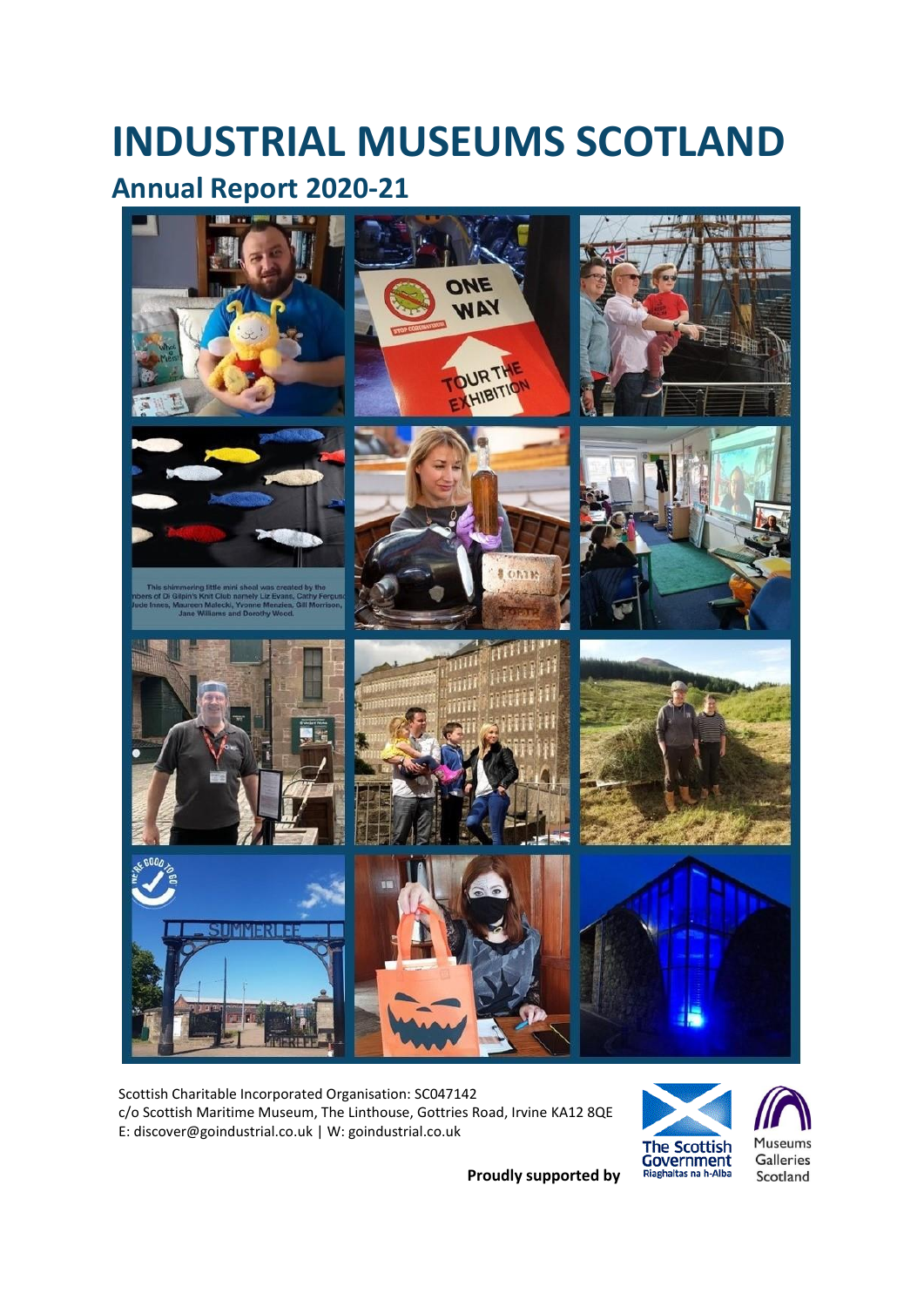#### **Contents**

| <b>Charity Trustees</b>                  | 3 |
|------------------------------------------|---|
| Purpose, Mission and Aims                | 3 |
| Member Museums                           | 4 |
| Activities, Achievements and Performance | 5 |
| COVID-19                                 | 6 |
| Structure, Governance and Management     | 6 |
| <b>Financial Review</b>                  | 7 |
| <b>Future Plans</b>                      | 8 |
| <b>Additional Information</b>            | 8 |
| Declaration                              | 8 |
|                                          |   |



Front cover images from top left – **a very different year**: Bookbug sessions at **the Devil's Porridge** went online; reopening signage at **Grampian Transport Museum**; first visitors after reopening in July at **Discovery Point**; the **Scottish Fisheries Museum's** community knitting project during lockdown; acquisition of significance continued at **Scottish Maritime Museum**; learning went online at **National Mining Museum Scotland**; staff ready to welcome visitors back at **Verdant Works**; outdoor experiences became key, like at **New Lanark**; young people worked over the summer at **Auchindrain**; "We're Good To Go" logo, **Summerlee Museum**; masks and physical distancing at Halloween aboard **Maid of the Loch**; and the **Museum of Scottish Lighthouses** lit up blue for NHS workers.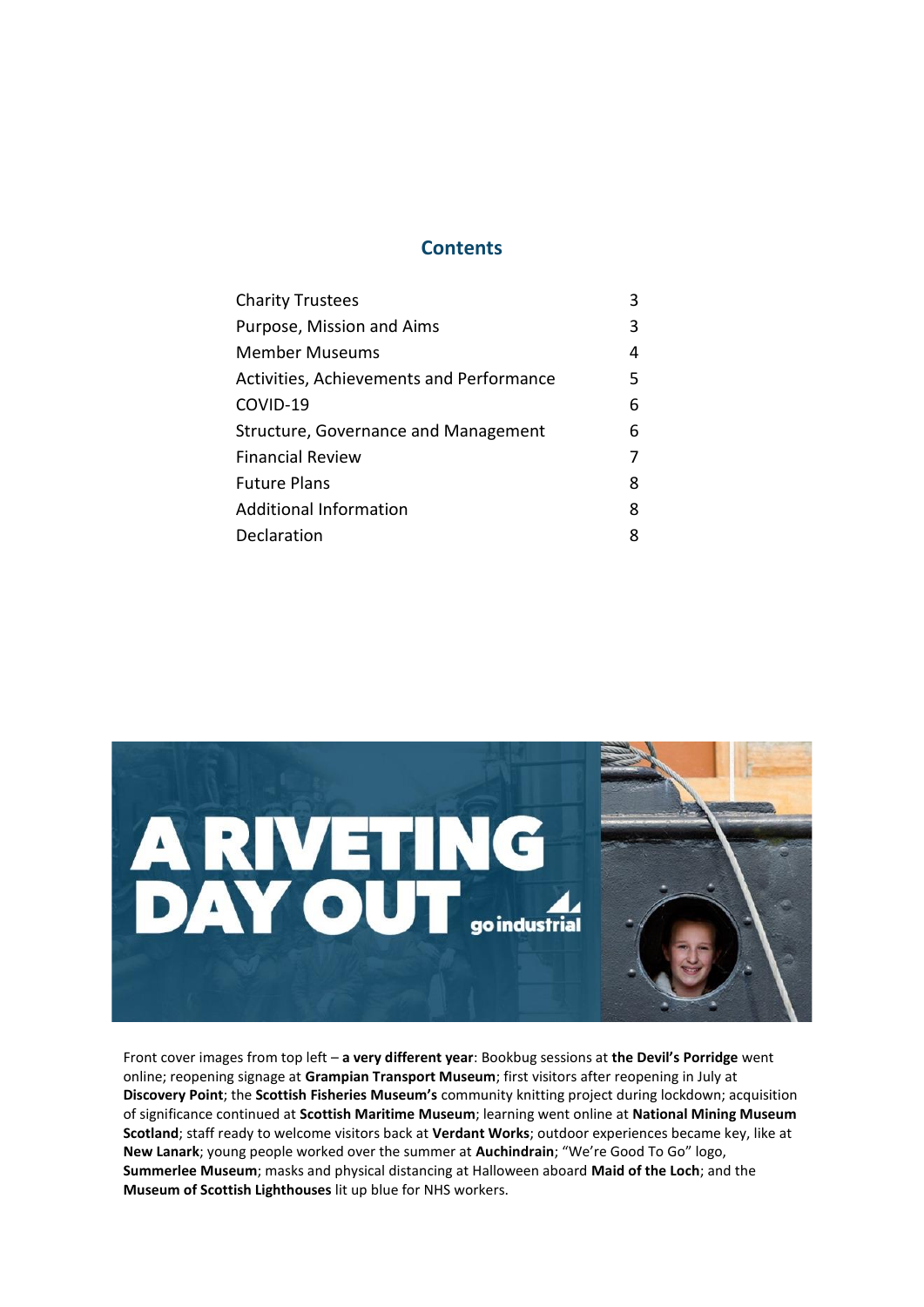# **Charity Trustees**

| David Mann            | Scottish Maritime Museum Trust                                       |
|-----------------------|----------------------------------------------------------------------|
| Simon Hayhow          | Scottish Fisheries Museum Trust                                      |
| <b>Mhairi Cross</b>   | National Mining Museum Scotland                                      |
| <b>Robin Chesters</b> | Almond Valley Heritage Trust                                         |
| <b>Becky Peacock</b>  | Museum of Scottish Railways (Scottish Railways Preservation Society) |
|                       | (from January 2021)                                                  |
| Clare Weir            | Summerlee Museum of Scottish Industrial Life (Culture NL)            |
| <b>Ronald Morrice</b> | Museum of Scottish Lighthouses                                       |
| <b>Bob Clark</b>      | Auchindrain Township                                                 |
| Gill Poulter          | Dundee Heritage Trust                                                |
| Jon Evans             | Museum of Lead Mining                                                |

# **Purpose, Mission and Aims**

Industrial Museums Scotland (IMS) is a federation of independent Accredited industrial museums that hold collections Recognised as being of National Significance. It was established to ensure that industrial heritage, with its implicit challenges, and position in Scotland's history, becomes a sustainable part of the future of Scotland's cultural and heritage sector. IMS was set up following recommendations set out in the final report of the Museums Think Tank in 2010. The 'sustainable future of Scotland's industrial museums' was one of four key sector issues addressed by the Think Tank set up by the Cabinet Secretary for Culture and External Affairs, Mike Russell MSP, in 2009 and acted upon by his successor, Fiona Hyslop MSP, in 2010.

#### **Our purpose as set out in our Strategic Plan**

To bring together Accredited museums holding Recognised industrial collections with a view to exceeding the recommendations of Museums Think Tank 2010, namely the formation and operation of a partnership of Industrial Museums Scotland who will work together closely to deliver an effective service.

#### **Mission Statement**

IMS will operate a partnership to ensure the sustainability of Scotland's industrial museums. Our partnership will deliver effective public services and achieve greater recognition of industrial collections both professionally and publicly to highlight their importance to Scotland's culture and heritage.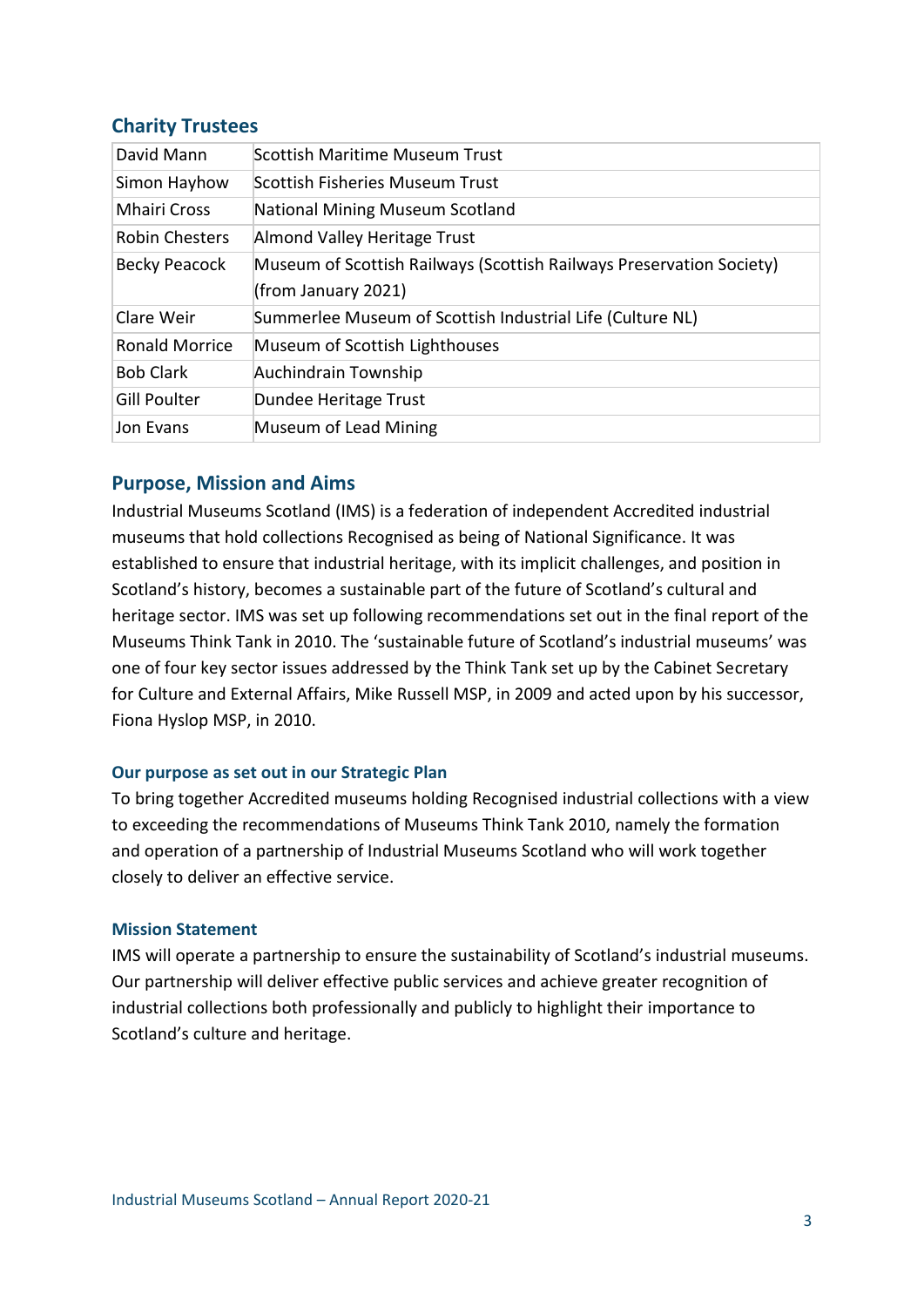| <b>Key Aims</b> |                                                                                                                                                                                              | <b>MGS</b>        |                       |
|-----------------|----------------------------------------------------------------------------------------------------------------------------------------------------------------------------------------------|-------------------|-----------------------|
|                 |                                                                                                                                                                                              | <b>National</b>   | SG                    |
|                 |                                                                                                                                                                                              | <b>Strategy</b>   | <b>National</b>       |
|                 |                                                                                                                                                                                              | Aims <sup>1</sup> | outcomes <sup>2</sup> |
| 1.              | To be the collective voice of industrial museums in Scotland;                                                                                                                                | 5                 | $\overline{2}$        |
| 2.              | To become a model of effective partnership working with<br>sector bodies;                                                                                                                    | 5                 | $\overline{2}$        |
| 3.              | To coordinate a joint approach to represent partner museums<br>on relevant bodies and organisations;                                                                                         | 5                 | 2                     |
| 4.              | To create long-term sustainability of partner museums by<br>establishing a shared promotion platform, joint project<br>evaluation as well as sharing knowledge and educational<br>resources; | 45                | 17                    |
| 5.              | To set a benchmark for continuous support of partner<br>museums and improved quality standards in the sector;                                                                                | 45                | 17                    |
| 6.              | To establish joint targets and methods for effective<br>monitoring;                                                                                                                          | 45                | 17                    |
|                 | 7. To operate in partnership as a Scottish Charitable<br>Incorporated Organisation (SCIO) responsible to OSCR (the<br>Scottish Charity Regulator);                                           | 45                | 17                    |
| 8.              | To maintain Accreditation and Recognition Standards;                                                                                                                                         | $\mathbf{1}$      | 2 1 0                 |
| 9.              | To co-ordinate joint revenue planning and Business Plans to<br>share objectives and capitalise on partnership opportunities;                                                                 | 45                | 17                    |
|                 | 10. To contribute to the sector as a federation and individually in<br>delivering The National Strategy for Scotland's Museums and<br>Galleries.                                             | 5                 | 10                    |

You can find out more about our Key Priorities in our **Strategic Plan 2018-20.** 

# **Member Museums**

- [Almond Valley Heritage Centre](http://www.scottishshale.co.uk/)
- [Auchindrain Township](http://www.auchindrain.org.uk/)
- [Discovery](http://www.rrsdiscovery.com/dht/) Point and Verdant Works (part of Dundee Heritage Trust)
- [Museum of Lead Mining](http://www.leadminingmuseum.co.uk/home.shtml)
- [Museum of Scottish Lighthouses](http://www.lighthousemuseum.org.uk/)
- [Museum of Scottish Railways](http://www.srps.org.uk/related/sre.htm) (part of the Scottish Railways Preservation Society)

**<sup>.</sup>** <sup>1</sup> <https://www.museumsgalleriesscotland.org.uk/about-us/national-strategy-going-further/>

<sup>2</sup> <https://nationalperformance.gov.scot/national-outcomes>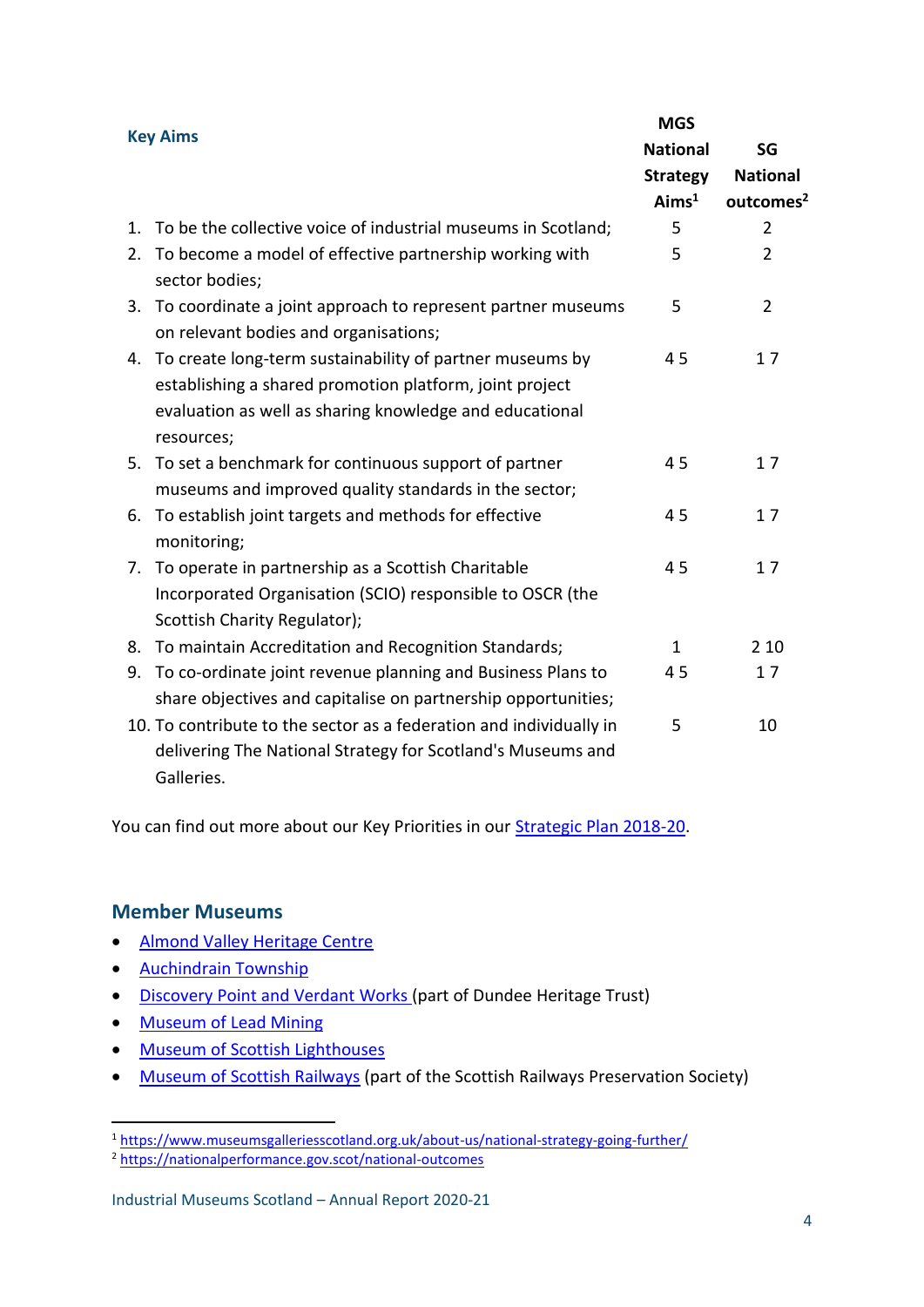- [National Mining Museum Scotland](file:///C:/Users/info/AppData/Local/Temp/bat/•%09http:/nationalminingmuseum.com/)
- [Scottish Fisheries Museum](http://www.scotfishmuseum.org/)
- [Scottish Maritime Museum](http://www.scottishmaritimemuseum.org/)
- [Summerlee Museum of Scottish Industrial Life](http://culturenl.co.uk/museums/visiting-us/summerlee-museum-of-scottish-industrial-life/) (part of Culture NL)

#### **Associate Members**

- New Lanark [World Heritage Site](http://www.newlanark.org/world-heritage-site/new-lanark-trust.shtml)
- [The Devil's Porridge Museum](https://www.devilsporridge.org.uk/)
- [The Maid of the Loch](https://www.goindustrial.co.uk/museum/maid-of-the-loch) (from April 2020)
- [Grampian Transport Museum](https://www.goindustrial.co.uk/museum/grampian-transport-museum) (from July 2020)

## **COVID-19**

Following the outbreak of COVID-19 in the Spring 2020 the work of IMS and all plans in place were put aside in response to our member's needs during the pandemic. Projects were set aside in favour of advocacy and mutual support. By the end of 2020-21 it was clear that anything like normal service would not resume for some months. The impact of the pandemic on our museums was immense, both in terms of workforce wellbeing and fiscal security.

# **Activities, Achievements and Performance**

#### **Mutual Support**

IMS holds **meetings** on a regular basis for the purpose of mutual support and the administration of the SCIO:

- Directors/Trustees
- Annual General Meeting

During the COVD-19 pandemic the Directors met on an increased basis, all online, at points several times a week. The group has now settled in to a schedule of formal meetings six times a year, with informal catch-ups in between. Meetings have now moved online.

In addition to meeting, IMS regularly carries out **advice exchanges** and takes part in **mentoring** (within its members, and other relevant heritage bodies).

#### **Advocacy**

IMS collects and collates data in a **Members' Matrix** to keep track of key performance indicators across our members. This was paused during 2020-21 due to the length of time museums were closed. Instead, IMS collated statistics to use in its advocacy campaign throughout the pandemic. A press release and a series of **situational statements** were produced to advocate to stakeholders and the wider sector to illustrate the dire situation museums found themselves in. During 2020-21 visitor figures plummeted to 37% of 2019- 20. Income was down over 50% and, despite taking action to cut costs, our museums made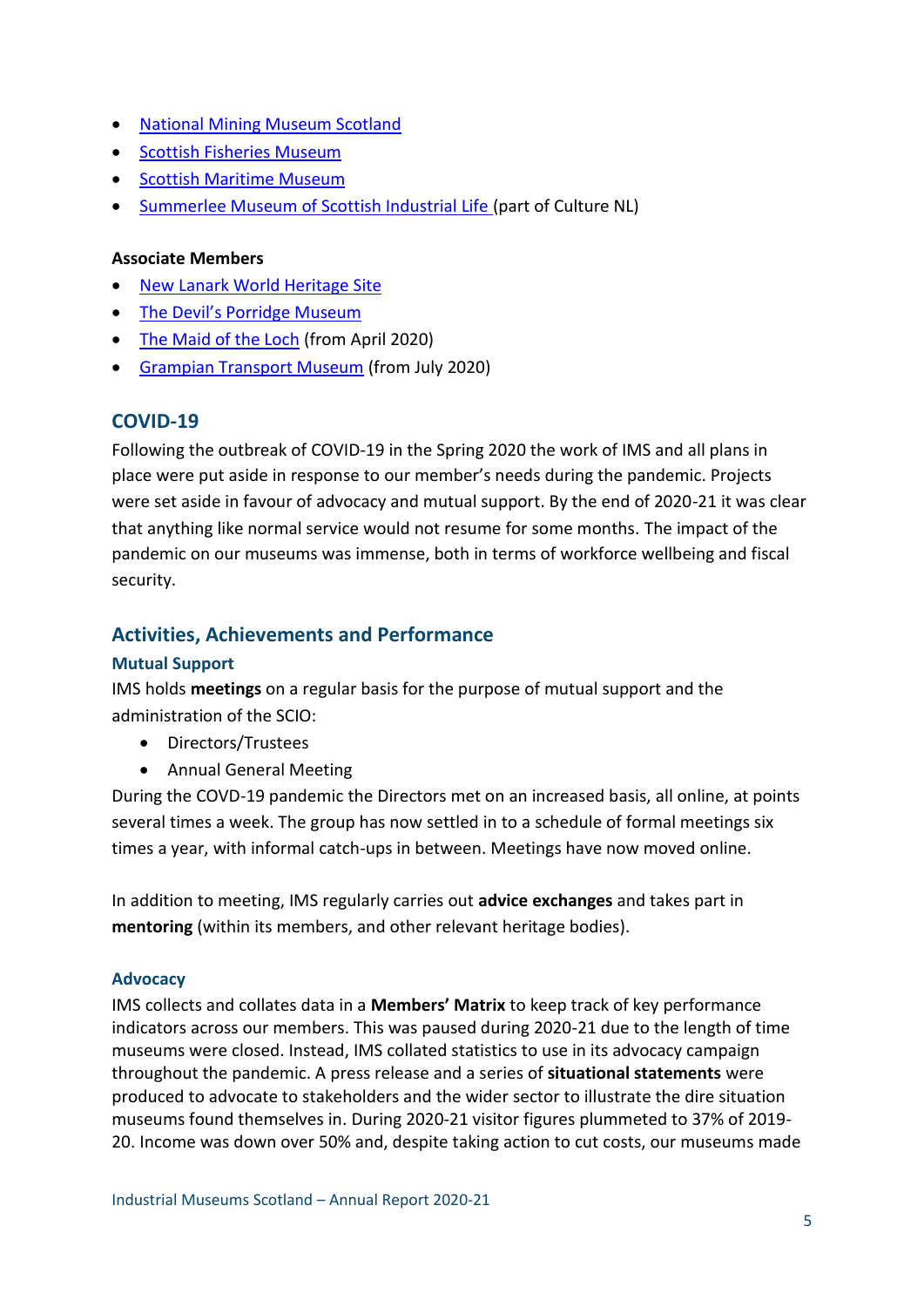a cumulative loss in excess of £300k. All members had real concerns about viability, job security and caring for the Recognised collections. Members worked hard to mitigate disaster: most made use of the furlough scheme to the benefit of the bottom line, while maintaining teams and livelihoods; several carried out redundancy consultations as part of cost-cutting measures; restructuring business models became key as it becomes clear that we would not be returning to "normal" or anything like it for many months; and members have been diversifying their offer and creating new income streams, with the result of losing focus on the care and conservation of our collections.

IMS **represents** its members and the sector on/to relevant bodies, including:

- Museums Galleries Scotland stakeholders
- Scottish Transport and Industrial Collections Knowledge Network
- Historic Environment Scotland

The group acts as a sounding board and focus group, as well as contributing to sector research.

IMS **liaises** with its key stakeholders and funders, including the Scottish Government, National Museum Scotland, Historic Environment Scotland and Museums Galleries Scotland.

#### **Learning Group**

The learning staff from our member museums have continued to meet for **mutual support** and the generation of **new ideas** that support formal and informal learning. The group continued to meet online throughout the year, including a session with National Museums Scotland's learning team to discuss **best practice** and **moving forward from the pandemic.**

#### **Collections Group**

This year, meetings of collections and curatorial staff from our members resumed online for the purpose of **mutual support** and the **exchange of ideas**. This group will help manage our collections-based project in the coming year  $-$  see **Future Plans**.

#### **Marketing Group**

This first meeting of this group was called for late March 2020, though little did we know that the focus of the meeting would be a changing COVID-19 world. The group continued to meet online throughout the year, including a session with National Museums Scotland's marketing team to discuss **best practice** and **moving forward from the pandemic**. The group intends to meet online at least twice a year for the purpose of **exchange of ideas** and **support**.

#### **Marketing**

IMS continues to build on the **Go Industrial brand** designed as part of the recent Marketing project. The website and social media are maintained and developed.

Industrial Museums Scotland – Annual Report 2020-21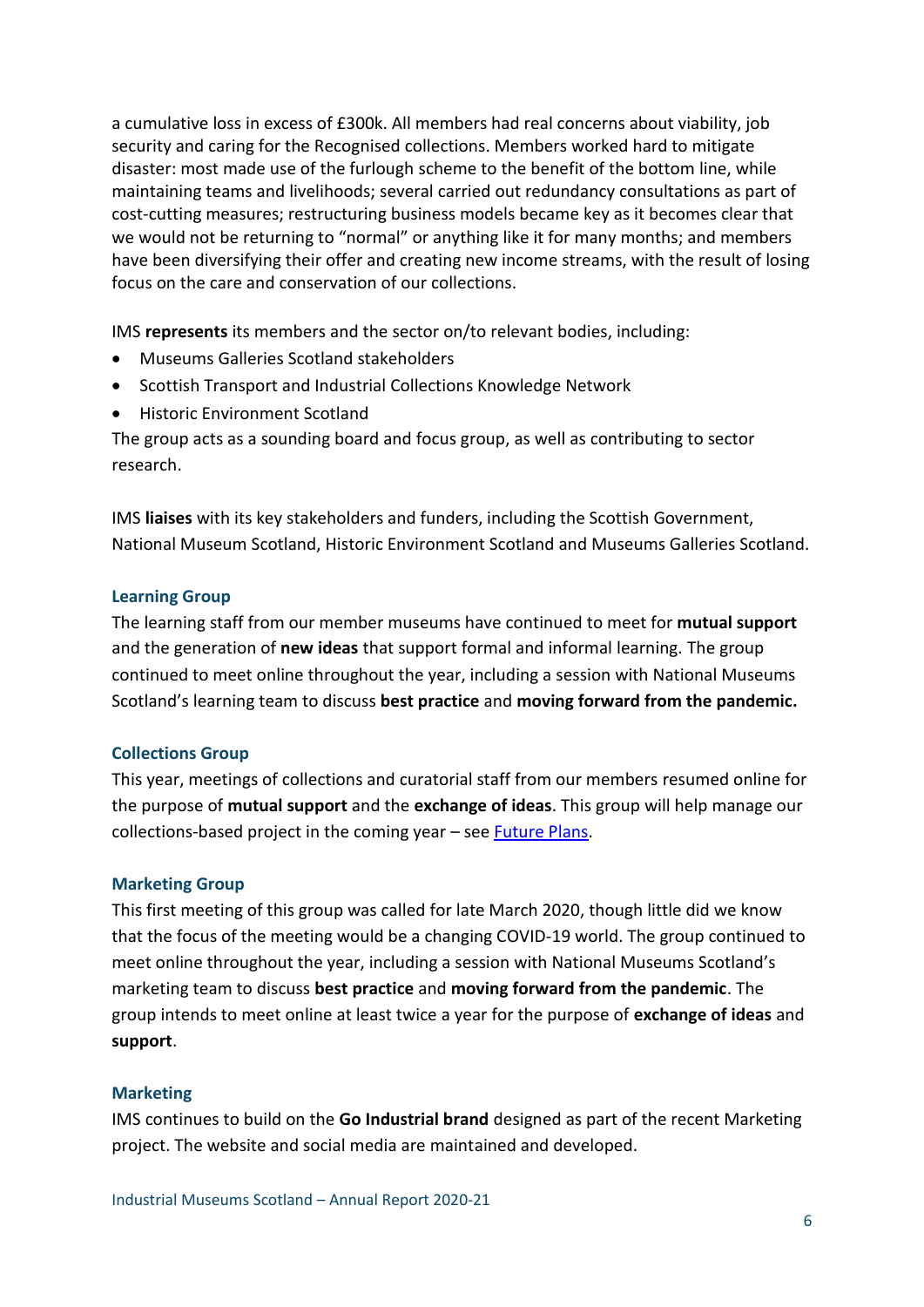# **Structure, Governance and Management Forward planning**

IMS carries out an **annual review** of its Forward Plan<sup>3</sup>. As a result of the COVID-19 pandemic this review illustrated the need for a complete review of the Strategic Plan, as well as the organisation's purpose, mission and aims (as set out in the Strategic Plan). This work is planned for the coming year.

#### **Constitution**

IMS is a Scottish Charitable Incorporated Organisation governed by its constitution. Charity number: SC047142.

#### **Trustee recruitment and appointment**

Our Trustees are made up of representatives from each of our member organisations holding Full membership.

#### **Membership**

At the February 2020 Directors' meeting the group discussed two museums that might be eligible for membership and it was agreed to approach two of the Grampian Transport Museum and the Maid of the Loch.

# **Financial Review**

| Income                            |         | £15,000   |
|-----------------------------------|---------|-----------|
| Scottish Executive                | £15,000 |           |
| <b>Museums Galleries Scotland</b> |         |           |
| Member annual contributions       |         |           |
| <b>Expenditure</b>                |         | £19,336   |
| Wages & salaries                  | £14,452 |           |
|                                   |         |           |
| <b>IMS Projects</b>               | £4,884  |           |
| Balance brought forward           |         | £27,174   |
| Net income/expense                |         | (E4, 336) |
| <b>Closing balance</b>            |         | £22,838   |

## **Reserves Policy**

1

No policy exists as IMS holds no reserves.

<sup>&</sup>lt;sup>3</sup> See our **Strategic Plan online**.

Industrial Museums Scotland – Annual Report 2020-21